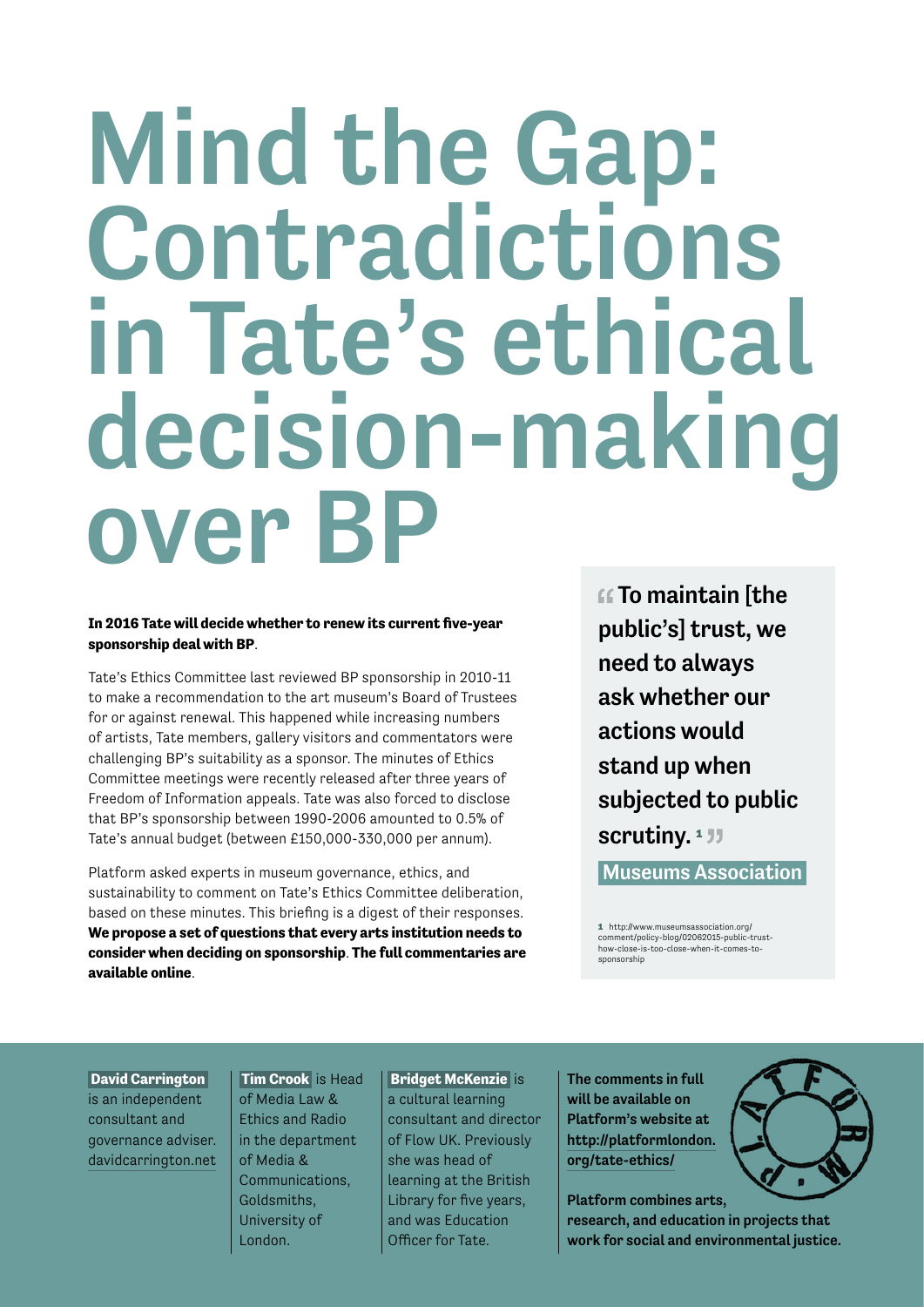#### **BP**  $\mathbf{A}$  1

The terms of the sponsorship renewal discussion were outlined and redacted under sc. 43(2) was highlighted. It was noted that both<br>redacted under sc. 43(2) was highlighted. It was noted that both quantifiable and reputational risk should be considered, and that the test for refusal funds towards charitable

## 1

# Transparency: how much to disclose?

"The very fact that considerable efort has had to be engaged to gain access to the documents setting out the Tate's Ethics Committee analysis, discussion and recommendations in relation to its BP sponsorship could be argued to be unethical. It is not very moral for a public body to represent its ethical credentials and at the same time not respect the dimension of transparency. Such a policy undermines conidence in ethical integrity." **Tim Crook** 

*Tate argued in court that disclosure of sponsorship information would undermine commercial confidentiality of the BP contract, and risked damaging Tate's relationship with BP.*

"The sponsorship agreement is not the product of some highly competitive tendering process or a commercial contract full of trade secrets or intellectual property issues. Why then is there any element requiring confidentiality? Surely it is in the interest of both organisations to be fully transparent about the relationship and to celebrate its achievements and mutual benefits, especially as it has been maintained for so long. It may be that in 1990, when the BP/Tate relationship was first established, attitudes towards transparency were different from those that prevail today – but that does not mean that they should have been maintained uncritically as each period of sponsorship was negotiated.

"Even the Cabinet Office has recently asserted that an "overarching transparency principle" should apply in relation to contracts with public service providers and that there "should be a presumption in favour of disclosing information....commercial confidentiality being the exception rather than the rule." <sup>2</sup> David Carrington

# 2

# Who makes decisions on sponsorship ethics?

*Tate's Ethics Committee is made up of three trustees and one co-opted member. It advises the Board of Trustees on the ethical issues including acceptance of funds.* <sup>3</sup>

"As Ethics Committees are usually advisory the [institution] should promote the maximum opportunity to make recommendations that speak 'truth to power.' The power in any body of this kind rests in its senior executives. Apart from the presence of four Trustees, Tate's Ethics committee meetings [were] dominated by executives. At the meeting held on 6th May 2010 executive presence was equal to that of the Trustees who should be seen to represent the conscience of the Tate as a public arts institution. I am not so sure that unpopular and unpalatable truths in this context have a maximum opportunity to be harvested with the presence of so much executive power.

"The Ethics Committee's 'Co-Opted member' – Jules Cher QC – is a distinguished lawyer. This is a curious spectrum. Ethics and laws do have overlapping concerns. However, the risk of having a professional lawyer playing such a key role (a potential casting vote), means that focus and direction of discussion could be considerably influenced and confused by confirmation that what is not against the law is moral." **Tim Crook** 

2 https://www.gov.uk/government/publications/transparency-of-suppliers-and-government-to-the-public

<sup>3</sup> http://www.tate.org.uk/download/file/fid/37157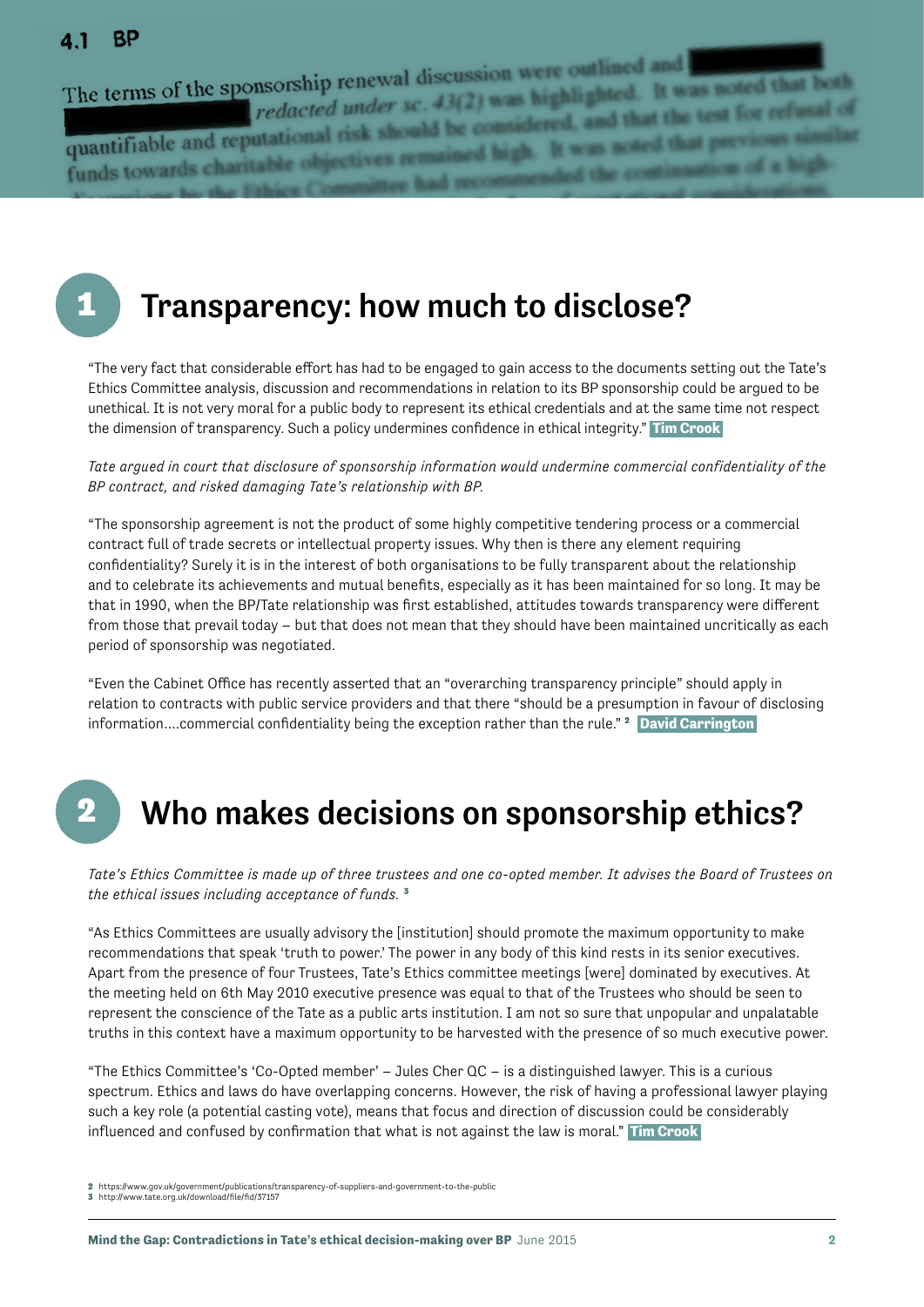### **Ethical Considerations and Summary**  $4.1$

Members of the Committee will be familiar with Tate's Members of the Committee Mark

3

# How is ethics different from legality?

"The confusion between a legal advisory process and ethical advisory process is rather well encapsulated when it is minuted that Mr Sher 'drew the Committee's attention to the legal requirement for a charity to be predisposed to accept funds, where their origin was known to be legal, as was the case with BP.'

"I cannot help thinking that at this point the Ethics Committee ceased to function in its role concerning ethics. People who are not professional lawyers are inevitably going to concentrate their pragmatic minds when ofered an argument that it would unlawful to refuse BP sponsorship.

"The minutes state that 'Taking a moral stance on the ethics of the Oil and Gas sector remains outside of Tate's charitable objectives.' With respect, is this not an abnegation of the purpose of having an Ethics Committee? The ethics of the tobacco industry, of pharmaceutical companies such Distillers when it manufactured Thalidomide, of the arms industry, and indeed of business sectors that can have a measurable impact on social, material and environmental reality, are relevant." **Tim Crook** 

4

### How is ethics different from reputation management?

"The Ethics Committee has, understandably, focused on media coverage of the protests. ... However, measuring the quantity of media coverage is a very instrumental exercise. It does not address the intrinsic morality of taking the sponsorship. And that is, in my opinion, what an Ethics Committee should be doing. The preoccupation with media coverage could be confused with the exigencies of a branding or public relations and marketing committee."  **Tim Crook** 

"The argument Tate executive makes against retaining the financial partnership with BP is as follows: 'Environmental activism is on the rise. The oil and gas industry is appearing as the recipient of public scrutiny, disapproval and negativity, in the same way as the tobacco industry was in the 1990's. Tate has taken a public stance on sustainability and is arguably the cultural institution most in the public eye in the UK. In light of this the reputational risk to Tate of retaining BP as a partner is significant.' This refers only to appearance, disapproval and reputational risk, rather than the scientific consensus and deeply held values that drive environmental activism. This again underlines the extent to which Tate's ethical decision-making on this matter is far too driven by narrow self interest and reputation management." **Bridget McKenzie**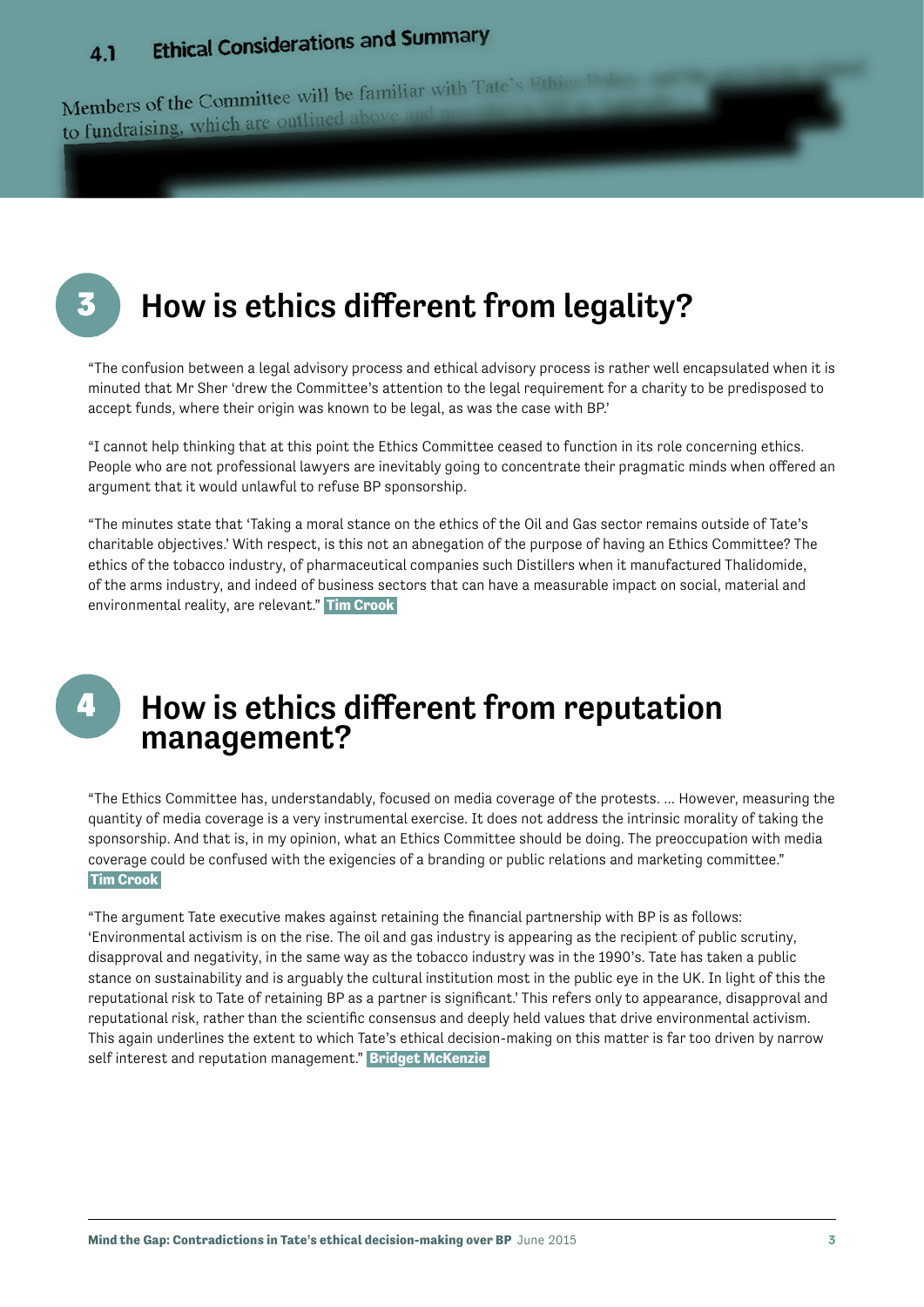### 2. BP'S SPONSORSHIP OF TATE

During the meeting, Helen Alexander noted that she sat on the Board<br>contact the meeting of the properations with BP or other oil During the meeting, Helen Alexander hotel<br>whilst there was no overlap in operations with BP or other whilst there was no overally

# 5 How is sponsorship different from charitable giving?

"I found a surprising amount of inconsistency in meeting minutes and supporting documents about whether the financial support from BP were charitable donations or corporate sponsorship. The funding was referred to in diferent papers using both terms. This is not just an issue of semantics as the diferences between these two forms of funding are significant, not least in expectations and perceptions of them, both within the two organisations and to external observers. Some of the comments made, for example, in the minutes of the Ethics Committee suggest that BP's support was viewed as if it was a series of charitable donations but it is clear that it was commercial sponsorship, contributions made not as philanthropic gifts but as part of the profile-building Corporate Social Responsibility and marketing strategy of the company. There are several references in the May 2010 Ethics Committee minutes where it seems to be suggested that a charity such as Tate would be acting outside of its charitable purposes if the trustees chose to refuse an offer of funds – "taking a moral stance on the ethics of the Oil and Gas sector, and the Canadian Oil Sands initiative in particular, is outside of Tate's charitable objectives." Such a position may apply in the case of a donation (though reputational risk could still influence the trustees' decision), but does not seem to me to apply to whether a charity should seek (or accept) commercial sponsorship; the latter is a contract within which the charity provides services and marketing opportunities in return for payment – it is not a philanthropic donation.

"For any discussion of the merits or otherwise of proposed or renewal of support from a commercial entity, the staff and trustees of a charity must all be clear as to the nature, terms and acceptability of the proposed funding or misunderstandings and confusion are likely, indeed inevitable." **David Carrington**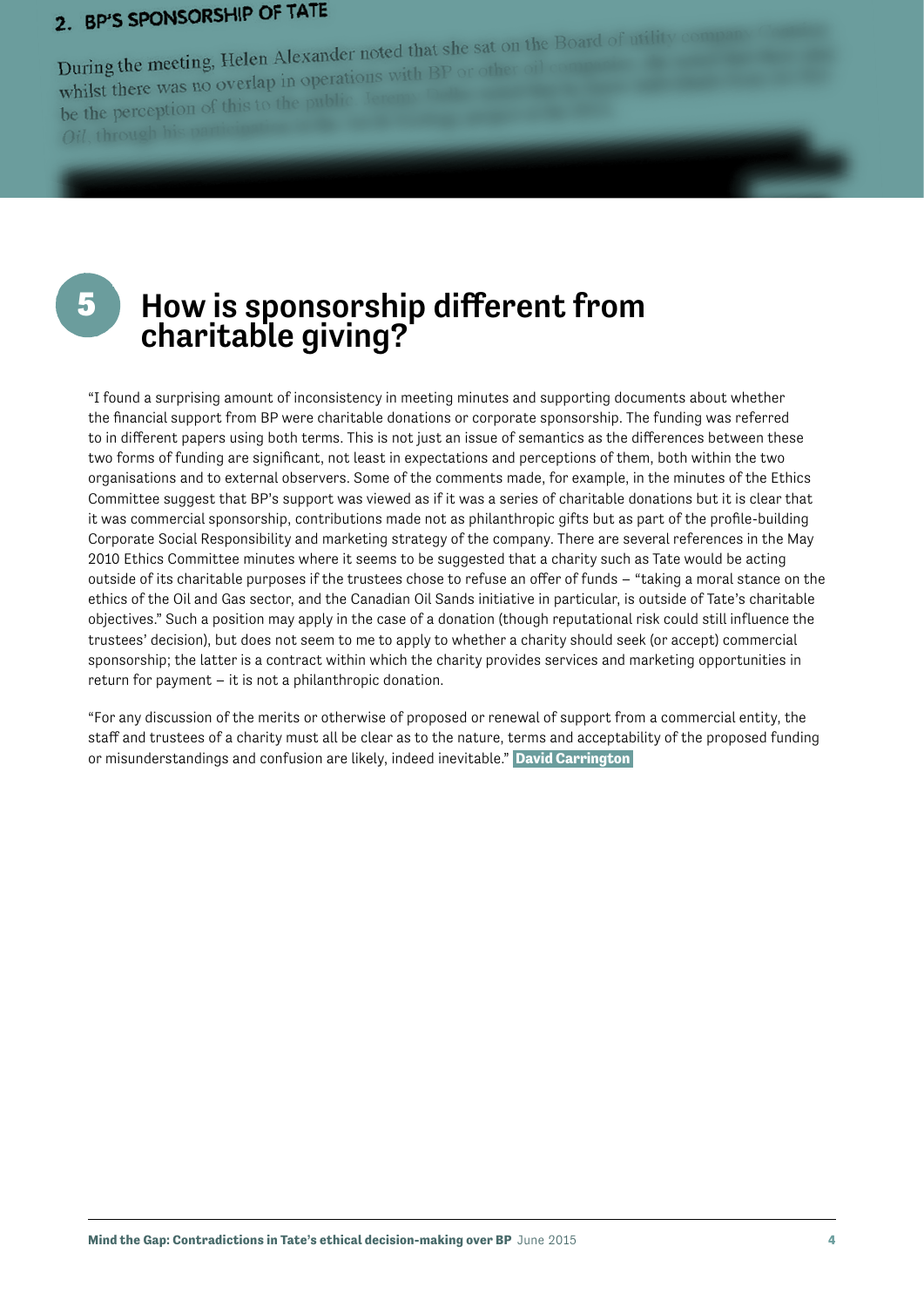The Committee considered that currently there was no evidence of The Committee considered that currently there was no evidence based of the acceptance of funds from BP would significantly damage the effective operation of Tate. The the acceptance of funds from BP would significantly dam The Committee considered that early distinctly damage the effective operation of Factor<br>the acceptance of funds from BP would significantly damage the effective operation of Factor<br>Committee however recognised that this co

review.

6

### How to consider climate change in decision-making?

"Tate's Ethics committee considered BP's environmental record but [only in terms of] local damage caused by the Tar Sands and the Gulf of Mexico disaster (Deepwater Horizon). The review did not consider the relationship of oil to climate change and its devastating efects. Tate's ethical decisoin-making contradicts its 'Vision for Sustainability' in which a priority is to 'Inspire change in our networks and visitors, supporting societal shifts to a more sustainable society'. " **Bridget McKenzie**

"At a time when Tate was adopting a 'vision' to "become a leader in museum sustainability practice and to influence the entire sector towards more sustainable environmental practice", <sup>4</sup> there was clearly the potential for tension and controversy about seeking a renewed sponsorship deal with a company primarily engaged in oil and gas extraction – the more so in the same year as BP was at the centre of the Deepwater Horizon disaster in the Gulf of Mexico. … It seems curious that, when adopting the new sustainability vision, Tate did not simultaneously examine whether it could create opportunities to reinforce the credibility of the new policy by seeking out new sponsorship arrangements with companies that are wholly engaged in renewable or other environmentally sustainable activity. Not to do so – and, at the same time, to seek the renewal of a high profile association with  $BP -$  exposes the governance of Tate at least to reputational scepticism about its commitment to the sustainability vision. I could not find in the papers that I have read any discussion at Board or Committee level as to what options might be available to match the adoption of the sustainability vision with the development of a complementary fund-raising strategy and initiatives to seek new corporate partnerships with companies wholly committed to sustainability practices throughout their work. It does seem to me that there has been a lack of a 'joined up' governance about these issues within Tate – with what now must be perceived as expensive and counterproductive consequences." **David Carrington** 

4 https://www.gov.uk/government/uploads/system/uploads/attachment\_data/file/247630/0376.pdf